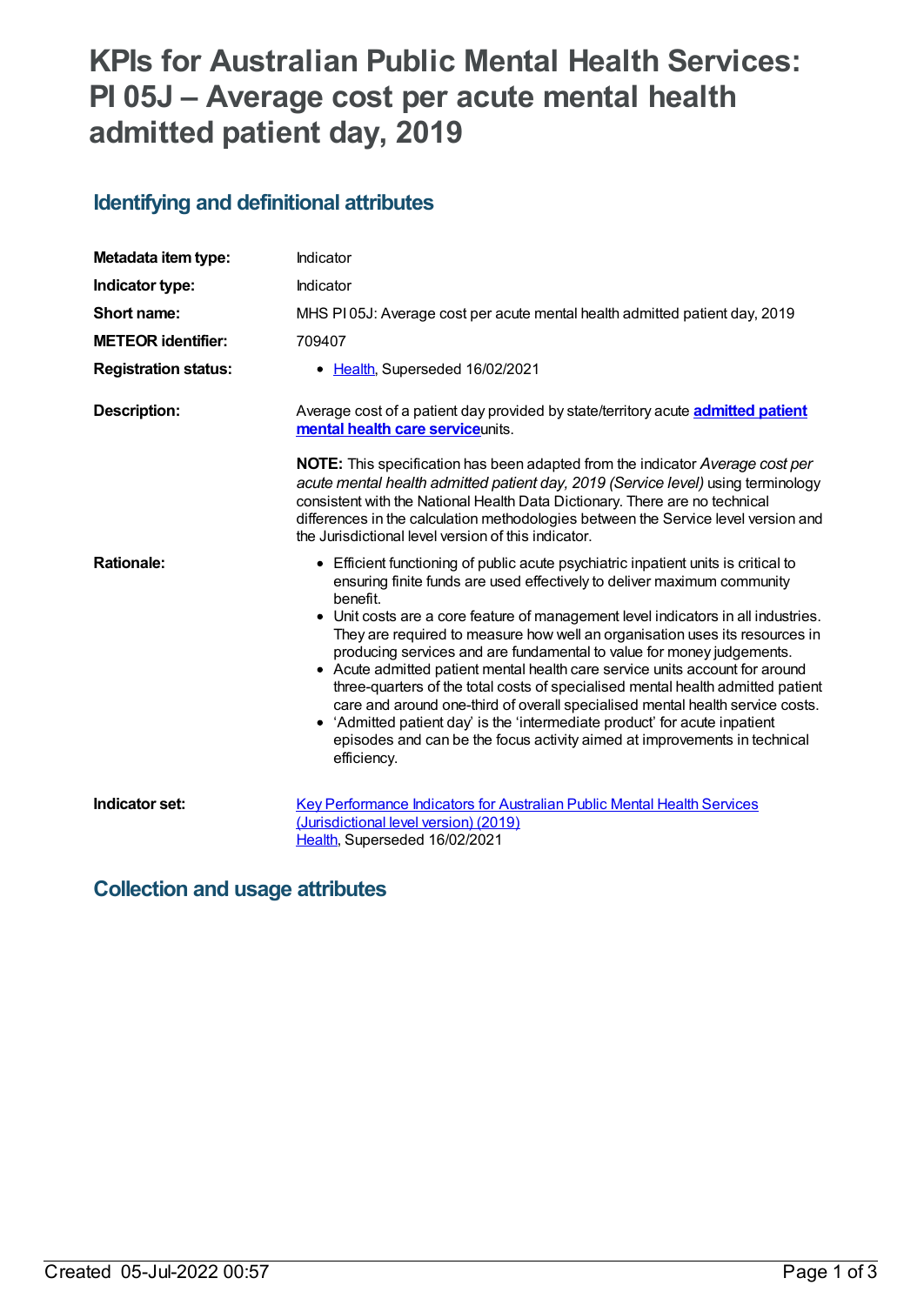| <b>Computation description:</b> Coverage/Scope: |                                                                          |
|-------------------------------------------------|--------------------------------------------------------------------------|
|                                                 | State/territory acute admitted patient mental health care service units. |

Methodology:

|  |  | • Reference period for the 2019 performance reporting: 2017-18. |
|--|--|-----------------------------------------------------------------|
|--|--|-----------------------------------------------------------------|

- All acute admitted patient mental health care service units reporting to the Mental Health Establishments National Minimum Data Set (NMDS) are in scope for this indicator, including short-stay units and emergency acute mental health admitted units.
- Recurrent costs include costs directly attributable to the acute admitted patient mental health care service unit plus a proportional share of overhead costs (indirect expenditure). Cost data for this indicator are based on gross recurrent expenditure as compiled by state/territory data providers according to the specifications of the Mental Health Establishments NMDS. As such, it is subject to the concepts, definitions and costing methodology developed for the NMDS.
- Categorisation of the admitted patient mental health care service unit is based on the principal purpose(s) of the program rather than the classification of individual consumers.

| <b>Computation:</b>      | Numerator + Denominator                                                                                                                      |
|--------------------------|----------------------------------------------------------------------------------------------------------------------------------------------|
| Numerator:               | Total recurrent expenditure on state/territory acute admitted patient mental health<br>care service unit(s) within the reference period.     |
| Numerator data elements: | Data Element / Data Set-                                                                                                                     |
|                          | Data Element                                                                                                                                 |
|                          | Specialised mental health service unit total apportioned expenditure                                                                         |
|                          |                                                                                                                                              |
|                          | <b>NMDS/DSS</b>                                                                                                                              |
|                          | (derived from) Mental Health Establishments NMDS 2017-18                                                                                     |
|                          | Data Element / Data Set-                                                                                                                     |
|                          |                                                                                                                                              |
|                          | Specialised mental health service-admitted patient care program type, code                                                                   |
|                          | N                                                                                                                                            |
|                          | NMDS / DSS                                                                                                                                   |
|                          | Mental health establishments NMDS 2017-18                                                                                                    |
|                          |                                                                                                                                              |
| Denominator:             | Number of patient days provided by state/territory acute admitted patient mental<br>health care service unit(s) during the reference period. |
| Denominator data         | Data Element / Data Set-                                                                                                                     |
| elements:                | Establishment—accrued mental health care days, total N[N(7)]                                                                                 |
|                          |                                                                                                                                              |
|                          | NMDS / DSS                                                                                                                                   |
|                          | Mental health establishments NMDS 2017-18                                                                                                    |
|                          |                                                                                                                                              |
| Disaggregation:          | Service variables: target population.                                                                                                        |
|                          | Consumer attributes: nil.                                                                                                                    |